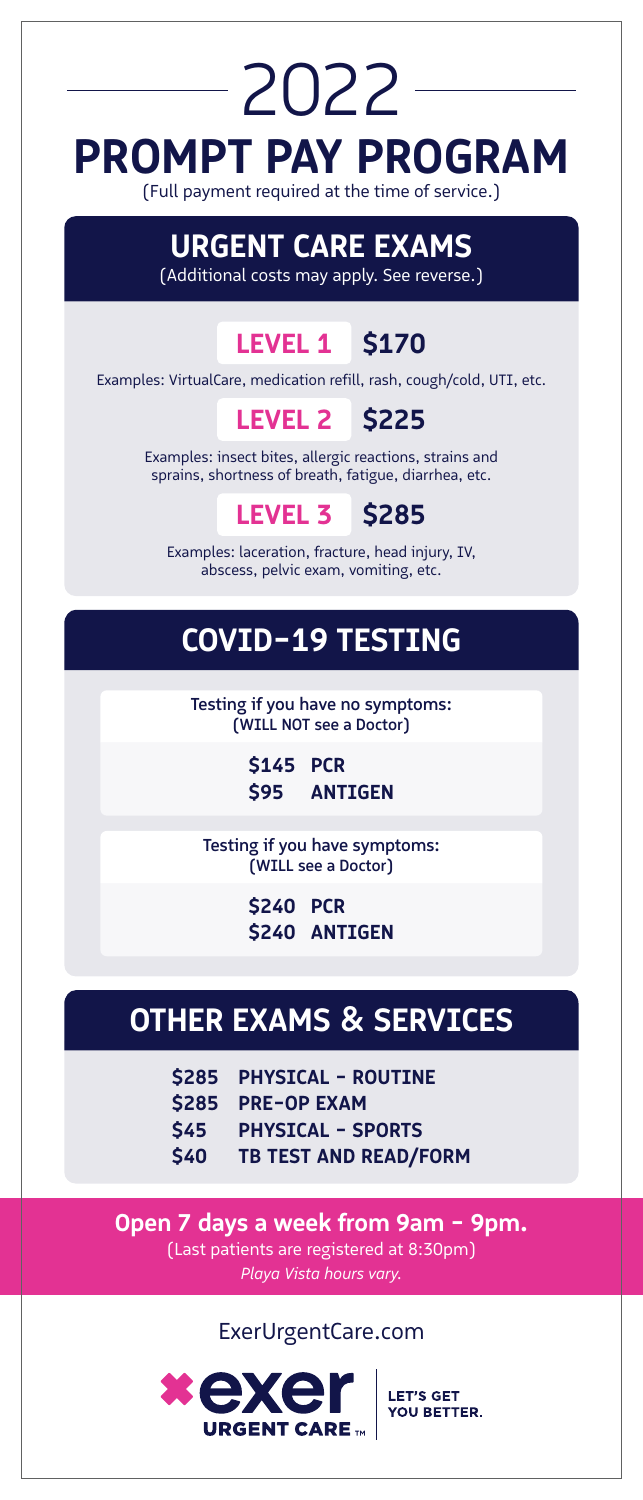## **ADDITIONAL SERVICES & SUPPLIES**

| \$45           | <b>ANKLE BOOT</b>                                 |
|----------------|---------------------------------------------------|
|                | \$20 ANKLE IMMOBILIZER                            |
|                | \$15 ARM SLING                                    |
|                | \$45 B12 INJECTION                                |
|                | <b>\$70 BREATHING TREATMENT</b>                   |
|                |                                                   |
|                | \$60 CERUMEN IMPACTION/EAR LAVAGE (PRICE PER EAR) |
|                | <b>\$30 CRUTCHES</b>                              |
|                | \$60 CUSTOM SPLINT                                |
|                | <b>\$70 DERMABOND (SKIN GLUE)</b>                 |
| <b>S70 EKG</b> |                                                   |
|                | \$5 FINGER SPLINT                                 |
|                | <b>FLU SHOTS:</b>                                 |
|                | <b>\$25 GENERAL FLU SHOT</b>                      |
|                | \$35 PRESERVATIVE FREE FLU SHOT                   |
|                | \$65 SENIOR (65+) HIGH-DOSE FLU SHOT              |
|                | \$10 HARD SHOE                                    |
|                | \$140 INCISION & DRAINAGE (INCLUDING ANESTHETIC)  |
|                | \$120 IV HYDRATION/INFUSION/PUSH (INITIAL)        |
|                | \$60 IV HYDRATION/INFUSION/PUSH (EACH SUBSEQUENT) |
|                | \$30 KNEE IMMOBILIZER                             |
|                | \$30 LAB - (EACH IN-HOUSE BLOOD TEST)             |
|                |                                                   |
|                | \$30 LAB - (EACH IN-HOUSE POINT OF CARE TEST)     |
|                | \$55 LAB - HEPATITIS C                            |
|                | \$55 LAB-HIV                                      |
|                | \$50 LAB - TROPONIN                               |
|                | \$80 LACERATION/WOUND REPAIR (LESS THAN 2CM)      |
|                | \$120 LACERATION/WOUND REPAIR (2CM - 5CM)         |
|                | \$60 LACERATION/WOUND REPAIR (EACH 1CM OVER 5CM)  |
|                | \$25 MEDICATION DISPENSED (PRESCRIPTION)          |
|                | \$30 MEDICATION - INJECTION OR ORAL               |
|                | \$125 NAIL RESECTION                              |
|                | \$80 NAIL DRAINAGE                                |
|                | <b>\$70 NECK BRACE</b>                            |
|                | <b>\$60 PELVIC EXAM</b>                           |
|                | \$15 RECORDS COPY                                 |
|                | <b>\$50 REMOVAL OF FOREIGN OBJECT</b>             |
|                | \$25 SHOULDER IMMOBILIZER                         |
|                | <b>\$15 SINUS RINSE</b>                           |
|                | <b>\$70 SLIT LAMP EXAM</b>                        |
|                |                                                   |
|                | \$95 TDAP VACCINE<br>\$65 TRIGGER POINT INJECTION |
|                |                                                   |
|                | \$95 ULTRASOUND                                   |
|                | <b>\$20 VELCRO WRIST SPLINT</b>                   |
|                | \$65 WALKING BOOT                                 |
|                | \$25 WOUND PACK 10 DAY SUPPLY                     |
|                | \$15 WOUND PACK 5 DAY SUPPLY                      |
| \$70           | X-RAY (EACH SITE)                                 |

**X-RAY COPY \$5**

> **Open 7 days a week from 9am - 9pm.** (Last patients are registered at 8:30pm) *Playa Vista hours vary.*

> > ExerUrgentCare.com



**LET'S GET<br>YOU BETTER.**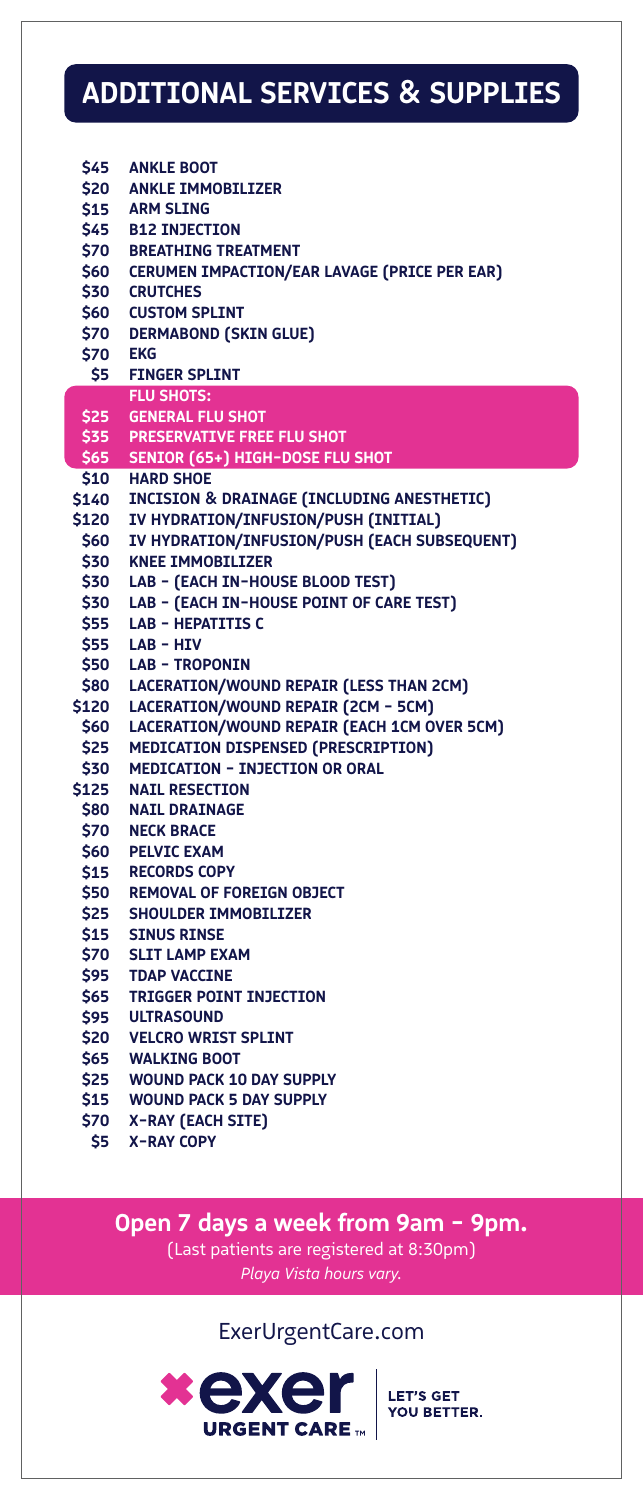## **PROMPT PAY PROGRAM**  $-2022-$

**Playa Vista**

(Full payment required at the time of service.)

## **URGENT CARE EXAMS**

(Additional costs may apply. See reverse.)

#### **LEVEL 1 \$170**

Examples: VirtualCare, medication refill, rash, cough/cold, UTI, etc.

#### **LEVEL 2 \$225**

Examples: insect bites, allergic reactions, strains and sprains, shortness of breath, fatigue, diarrhea, etc.

#### **LEVEL 3 \$285**

Examples: laceration, fracture, head injury, IV, abscess, pelvic exam, vomiting, etc.

### **COVID-19 TESTING**

Testing if you have no symptoms: (WILL NOT see a Doctor)

> **PCR \$145 ANTIGEN \$95**

Testing if you have symptoms: (WILL see a Doctor)

> **PCR \$240** \$240 ANTIGEN

#### **OTHER EXAMS & SERVICES**

- **\$285 PHYSICAL - ROUTINE**
- **\$285 PRE-OP EXAM**
- **\$45 PHYSICAL - SPORTS**
- **\$40 TB TEST AND READ/FORM**

**Open Mon-Fri from 9am - 6pm & Sat-Sun from 9am - 5pm** (Last patients are registered 30 minutes before closing)

#### ExerUrgentCare.com



**LET'S GET** YOU BETTER.